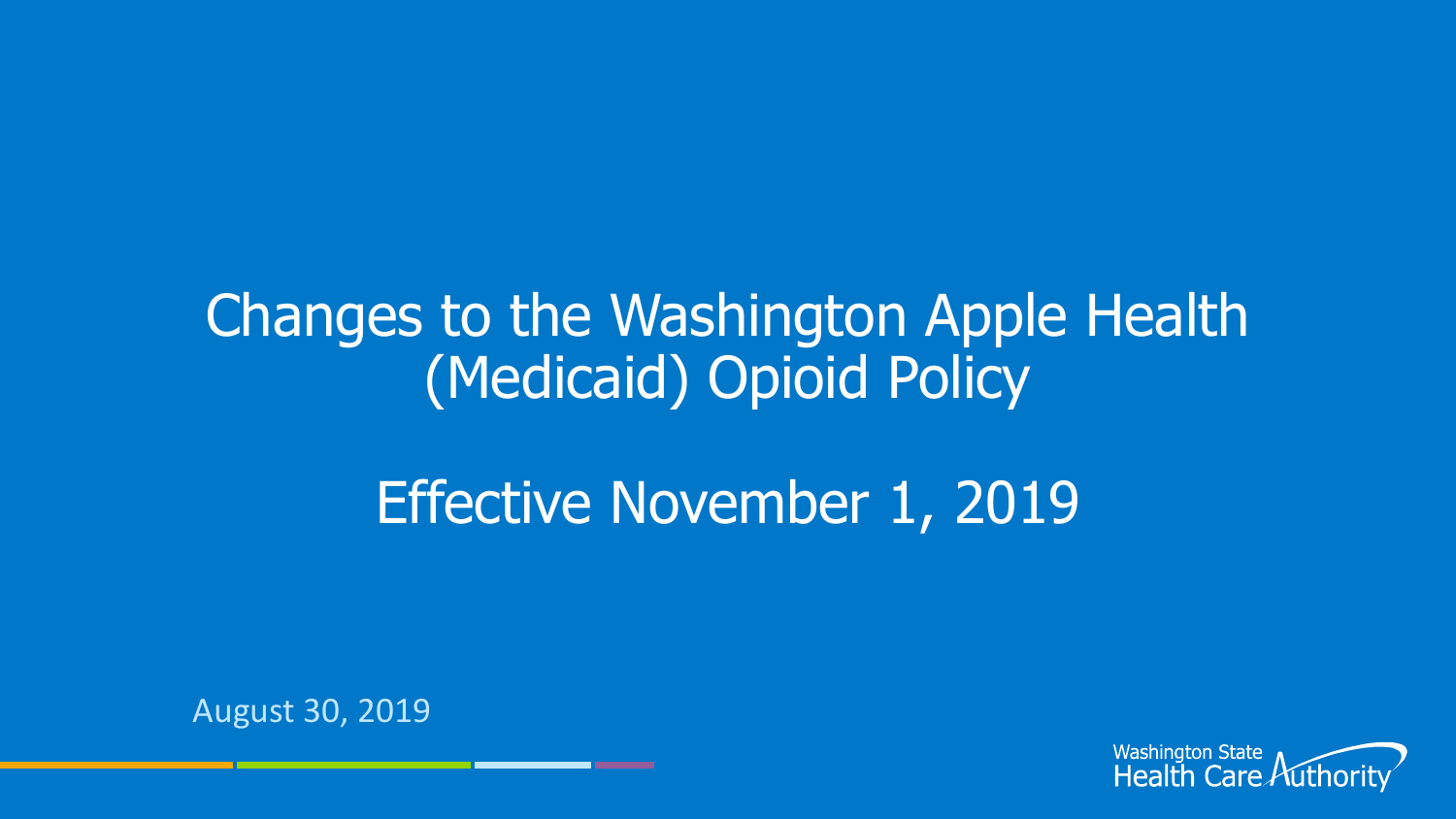# Overview of Apple Health Opioid Policy

### **What's new?**

- ▶ New attestation criteria for prescriptions over 120 Morphine Milligram Equivalents (MME) per day
	- Criteria added to the updated opioid attestation form
	- Criteria based off new state opioid prescribing rules

### **What's staying the same?**

- ▶ Continue to exempt patients with pain while receiving active cancer treatment, and for patients in hospice, palliative, or end-of-life care
- ▶ Continue acute pill limits (for no more than 18 pills for patients under 21 and no more than 42 pills for patients 21 and older)
- ▶ Continue chronic opioid use attestation (for greater than 42 days of opioids in a 90 day period)

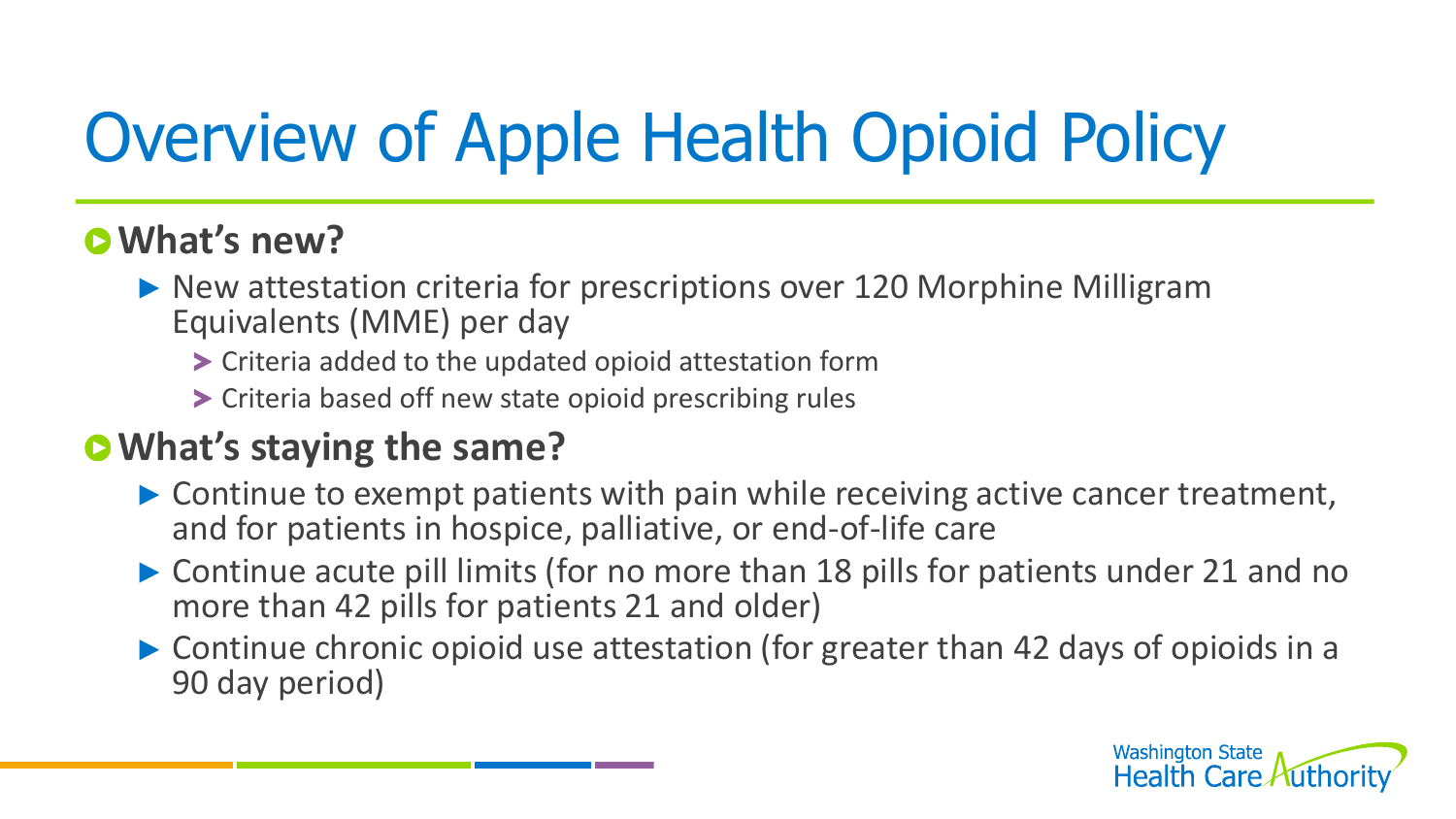## Presentation Overview

- **O** What is Apple Health doing?
- **O** Why is Apple Health doing this?
- What is changing with the Apple Health Opioid Policy?
	- Morphine Milligram Equivalents (MME) criteria
		- > Pain consult options
		- > Provider exceptions
	- Acute/Chronic Opioid Use criteria
	- **Exceptions**
- **O** How is Apple Health doing this?
- **O** What's planned for the future?

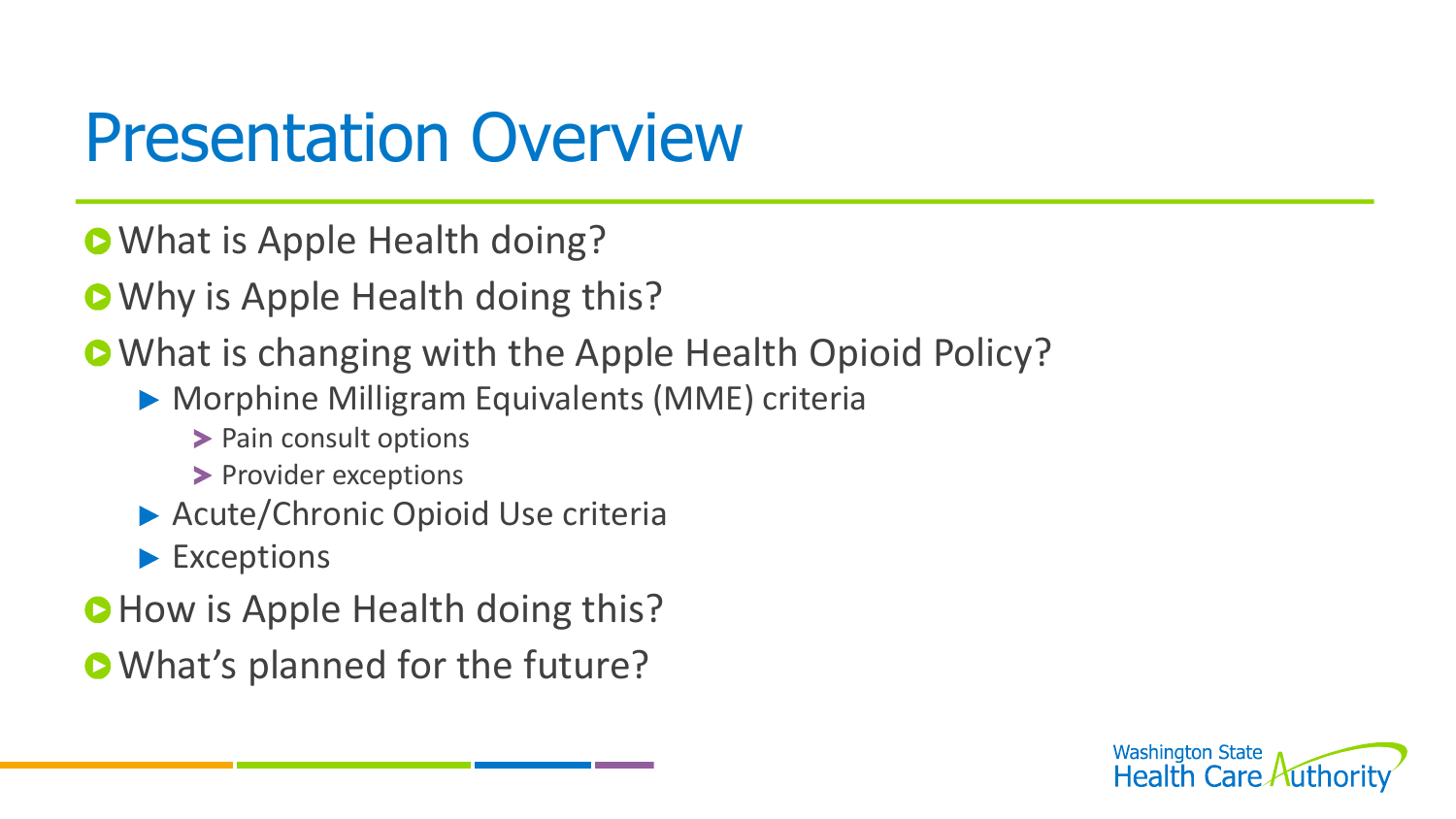# What is Apple Health doing?

#### **The SUPPORT Act**

- Apple Health (Medicaid) is updating its opioid policy to comply with the SUPPORT Act for November 1, 2019
- **O** The primary changes to the opioid policy are on morphine milligram equivalents (MME) limits
	- Attestation is required for prescriptions over 120 MME per day
	- Attestation and supplemental documentation are required for prescriptions over 200 MME per day
	- New updated attestation form includes criteria and questions for both MME limit and chronic opioid use

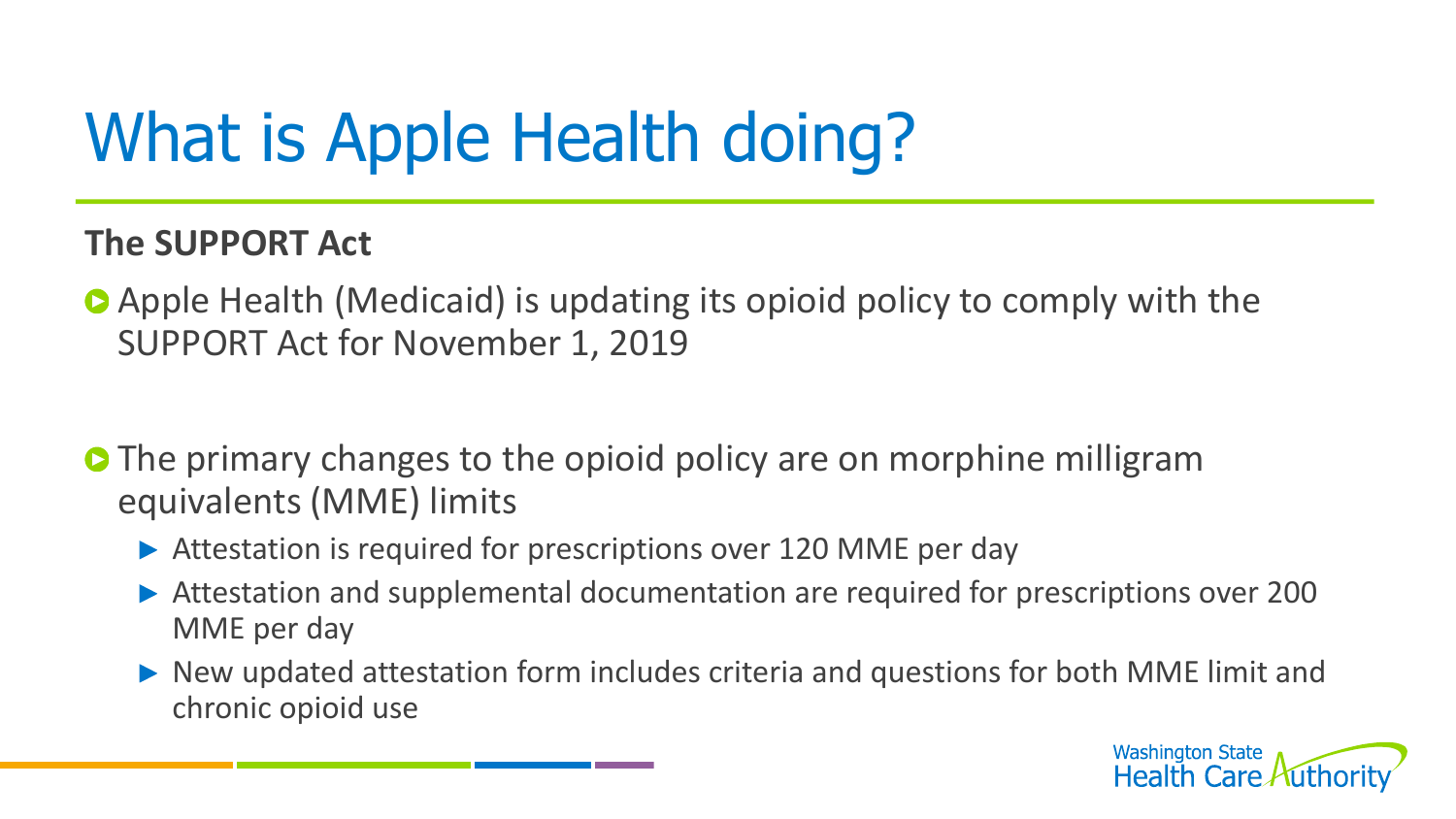# Why is Apple Health doing this?

#### **The SUPPORT Act**

- **The SUPPORT Act is federal legislation that was signed into law on** October 24, 2018 that addresses the national opioid crisis
- **O** The SUPPORT Act affects numerous federal agencies including but not limited to:
	- ▶ DHHS (Department of Health and Human Services)
	- ▶ FDA (Food and Drug Administration)
	- ▶ CMS (Centers for Medicare and Medicaid Services)
	- ▶ AHRQ (Agency for Healthcare Research and Quality)
	- SAMHSA (Substance Abuse and Mental Health Services Administration)

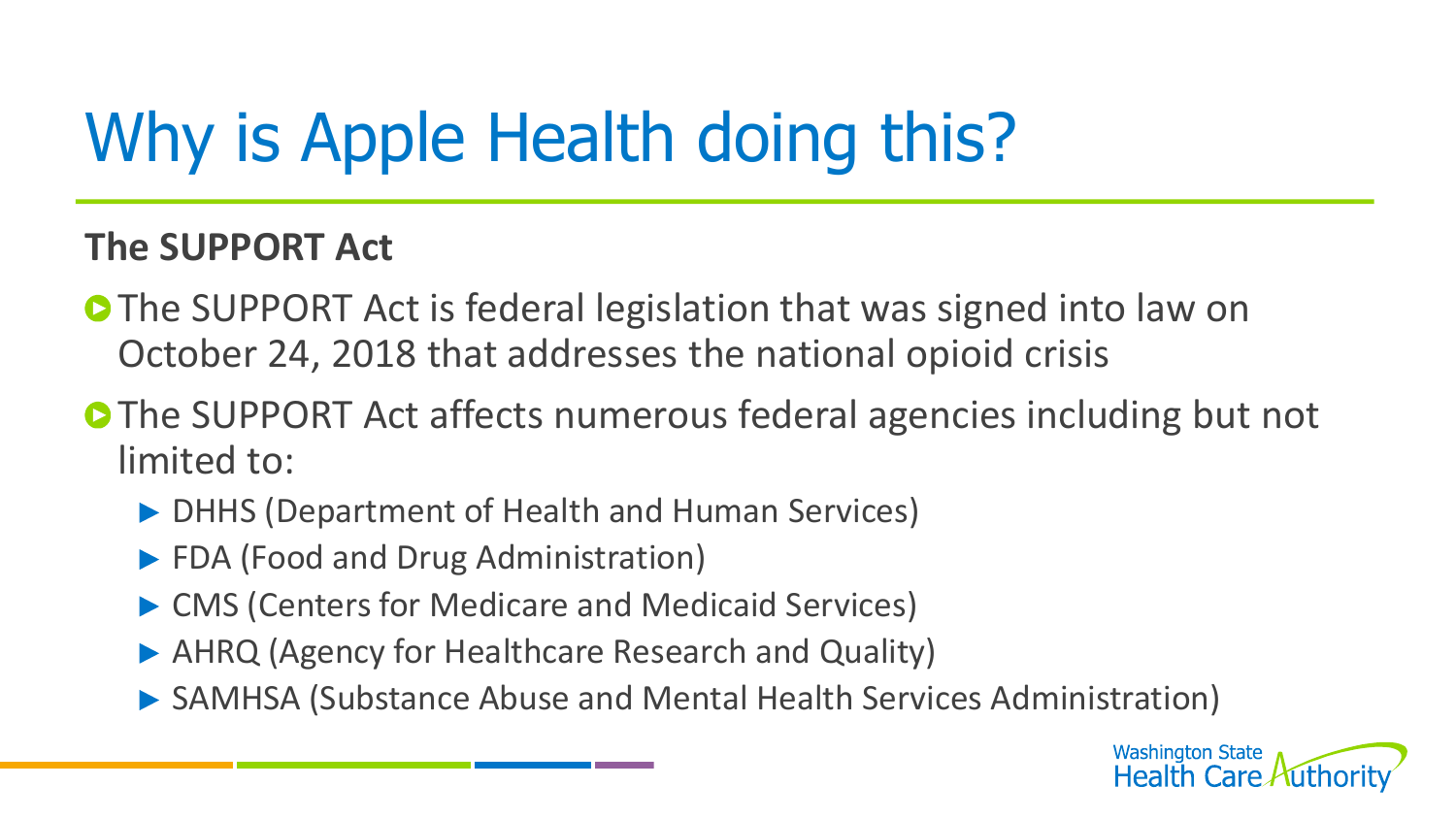# Why is Apple Health doing this?

#### **The SUPPORT Act**

- **O** The SUPPORT Act requires all state Medicaid programs to have MME criteria in place for opioid prescriptions for its clients
- **O** HCA elected to use MME criteria that went into effect for the five boards and commissions of Washington involved in ESHB 1427 implementation.
- **O** The required pain consult and related exemptions mirrors the new WAC as a way to comply with new federal law and to minimize patient and provider impact in Washington.

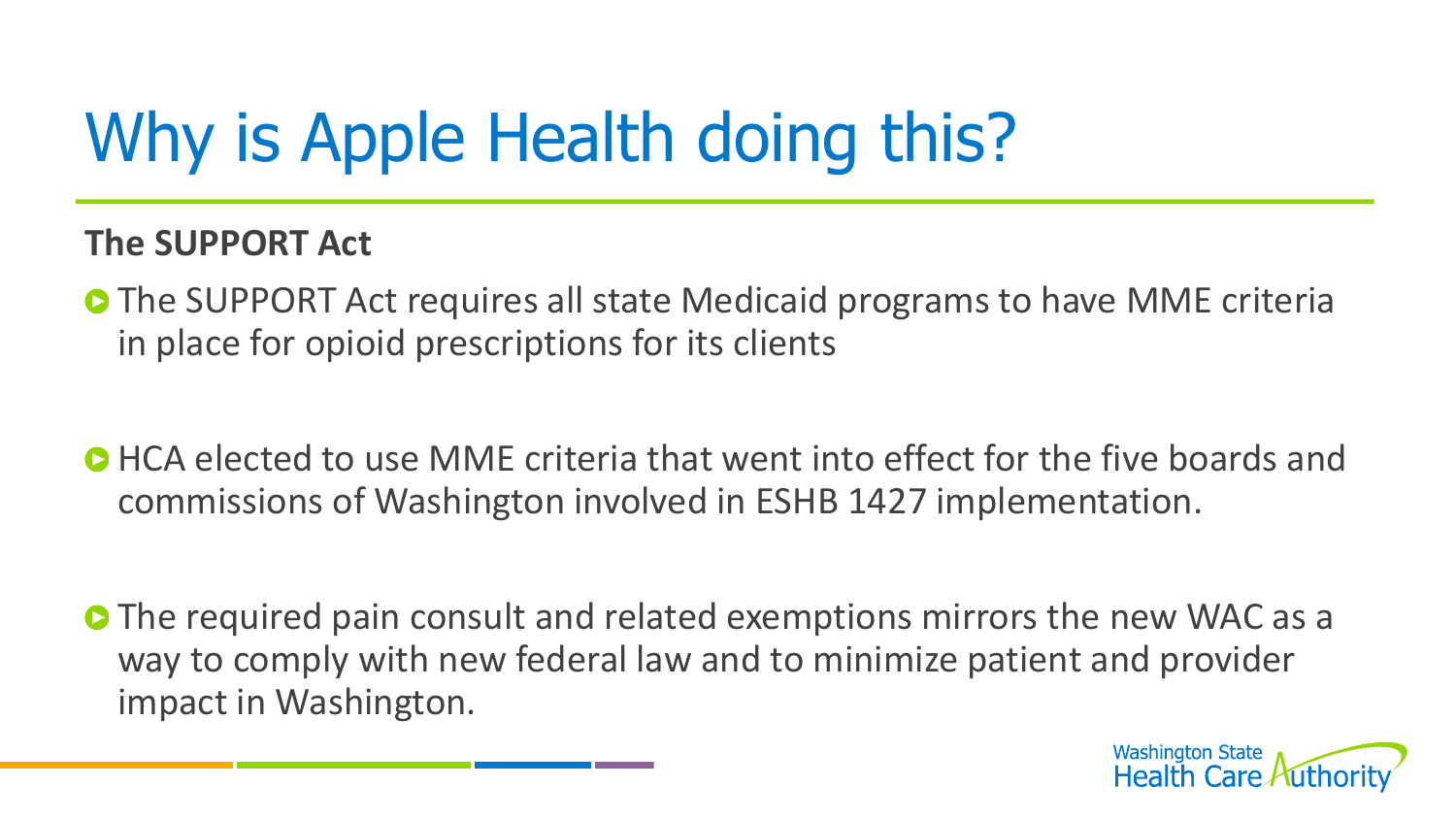#### **Morphine Milligram Equivalent (MME) limit**

- Apple Health will now apply a prior authorization (PA) to claims that result in, either alone or in combination, a daily MME of over 120.
	- ▶ The opioid attestation form will be required before clients can receive prescriptions, either alone or in combination, that are over 120 MME per day.
- **O** The PA requires that the provider attests to having completed a consult with a pain management specialist or meet one of the exceptions as outlined in WAC.
	- ▶ The MME attestation form aligned with the new state rules that went into effect on January 1, 2019 for high dose opioids.

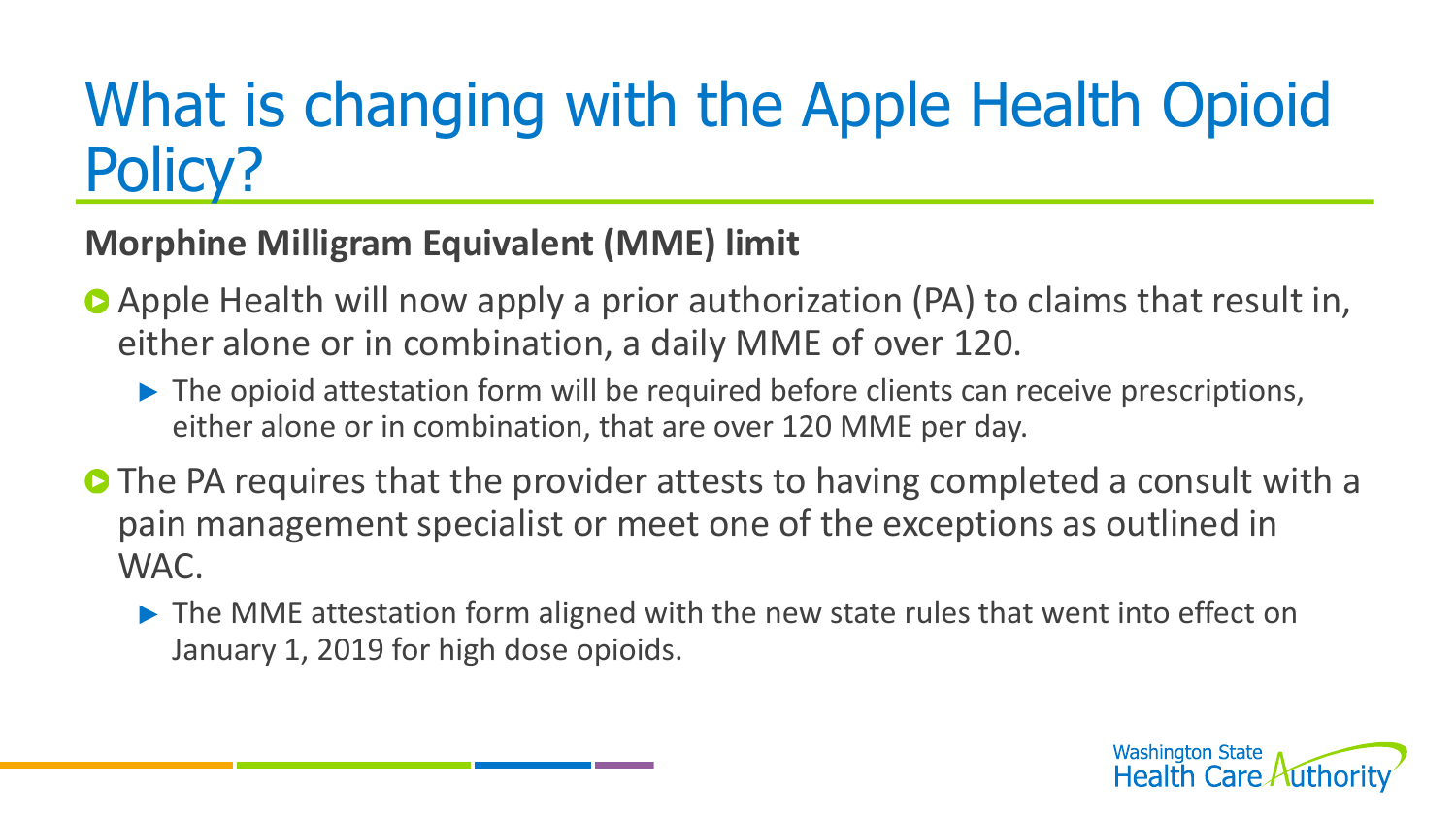#### **Morphine Milligram Equivalent (MME) limit**

- Apple Health will apply a PA to claims that result in, either alone or in combination, a daily MME of over 200.
	- ▶ These requests will require BOTH the completed attestation form and supporting documentation (chart notes) for the PA to be reviewed.
- **O** The PA requires that the provider submit clinical documentation to provide rationale for medical necessity for treatment plans that are over 200 MME per day.
	- Documentation should include a consult specific to the requested dose and information on non-pharmacologic and non-opioid pharmaceutical methods for managing the patient's pain.

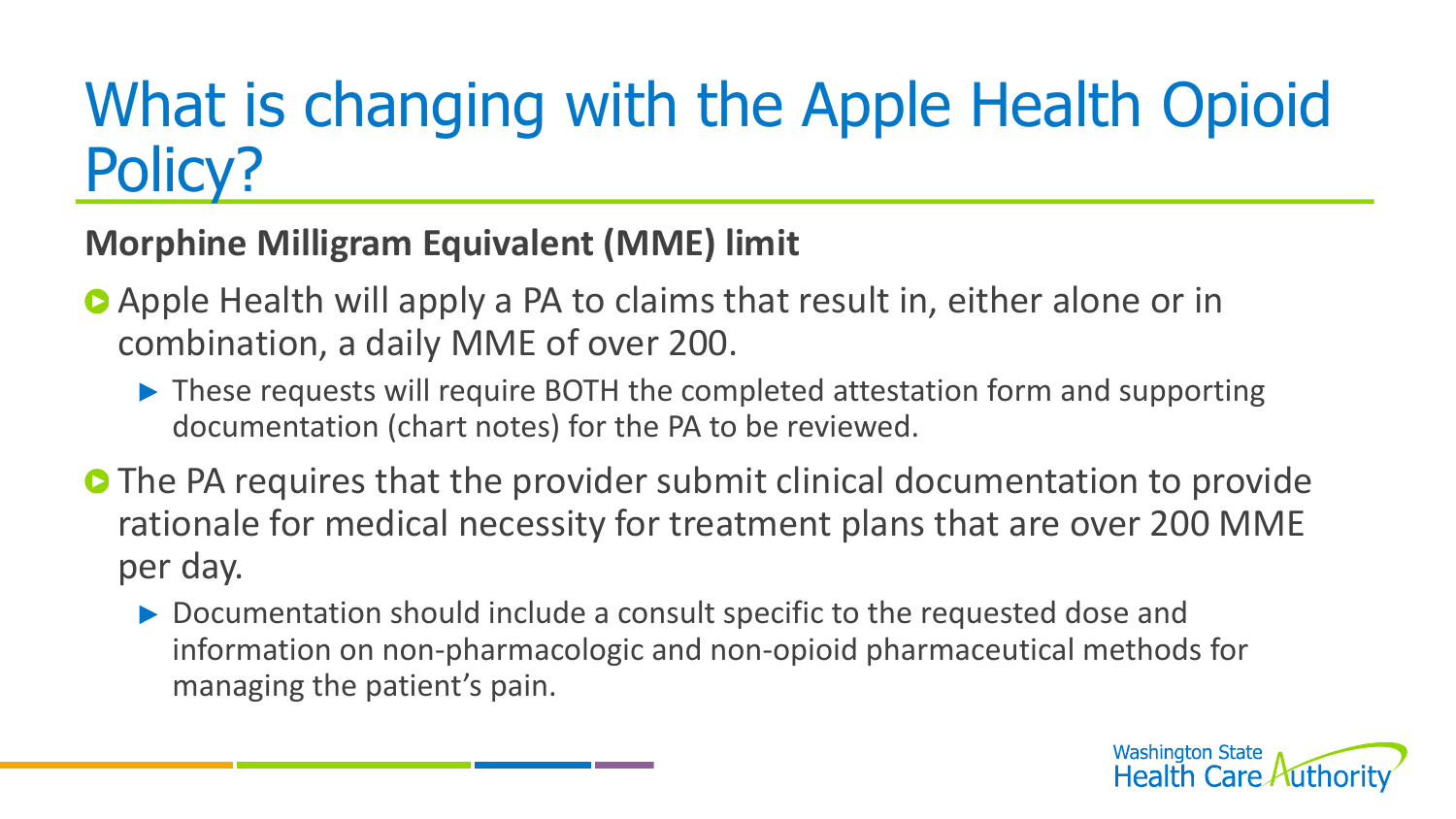#### **Morphine Milligram Equivalent (MME) limit**

- **O** The new pain consultation requirements are mirrored after the new statewide opioid prescribing rules from 2018 and 2019.
- **O** The new rules requires a consultation with a pain specialist for patients above 120 MME through either:
	- An office visit with patient, prescriber, and pain management specialist; OR
	- **Telephone, electronic, or in-person consultation between the pain management** specialist and the prescriber; OR
	- An audio-visual evaluation conducted by the pain management specialist remotely where the patient is present with either the physician or a licensed health care practitioner designated by the physician or the pain management specialist

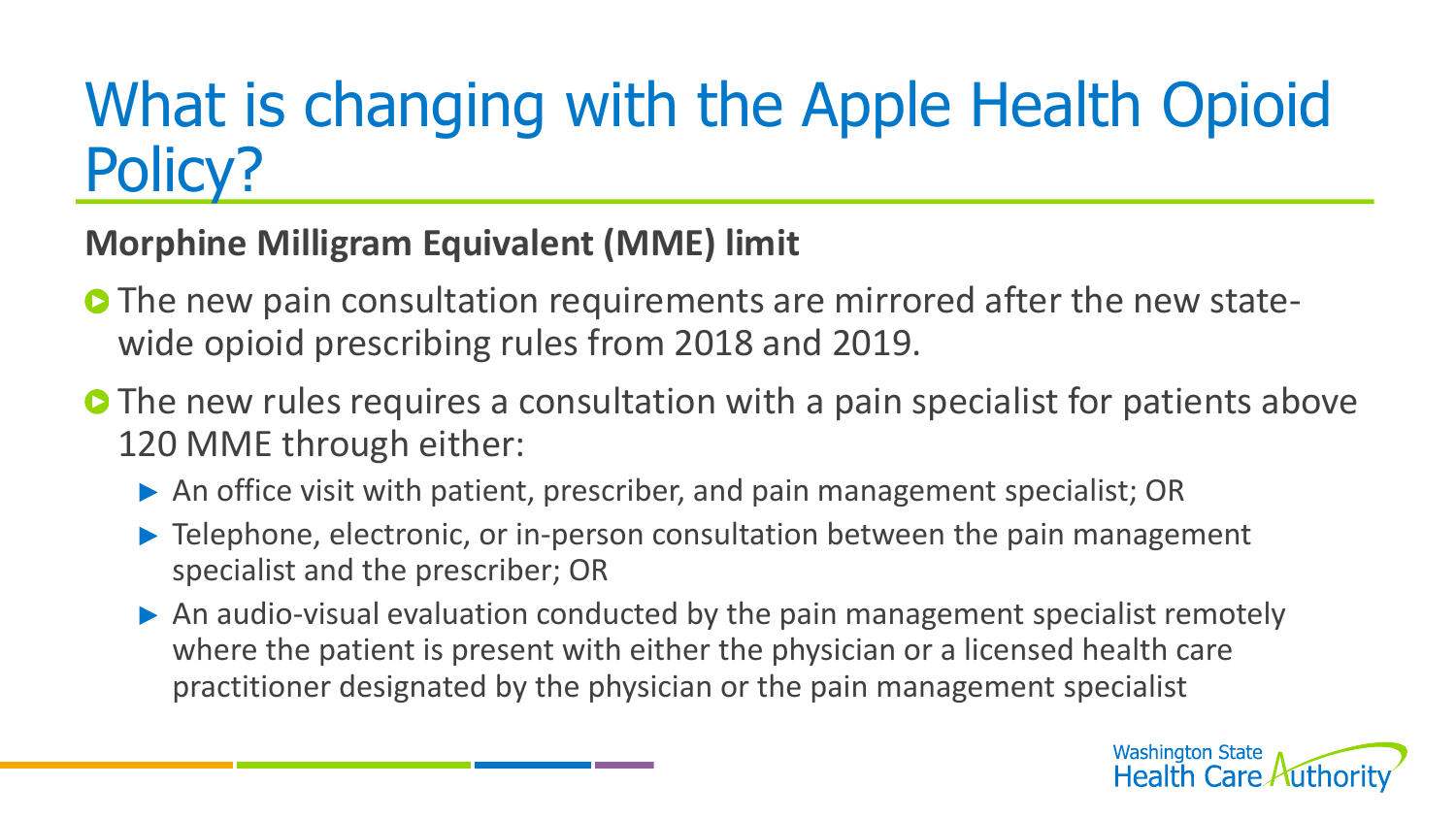#### **Morphine Milligram Equivalent (MME) limit**

**P** Provider exceptions to the pain consultation requirement include:

- ▶ You are a board certified pain management specialist; OR
- ▶ You have successfully completed a minimum of twelve category I continuing education hours on chronic pain management within the previous four years. At least two of these hours must was dedicated to substance use disorders; OR
- You are a pain management physician working in a multidisciplinary chronic pain treatment center or a multidisciplinary academic research facility
- ▶ You have a minimum of three years of clinical experience in a chronic pain management setting, and at least thirty percent of their current practice is the direct provision of pain management care; OR
- ▶ Your patient requires greater than 120 MME per day for active cancer pain, palliative care, end of life care or is in hospice

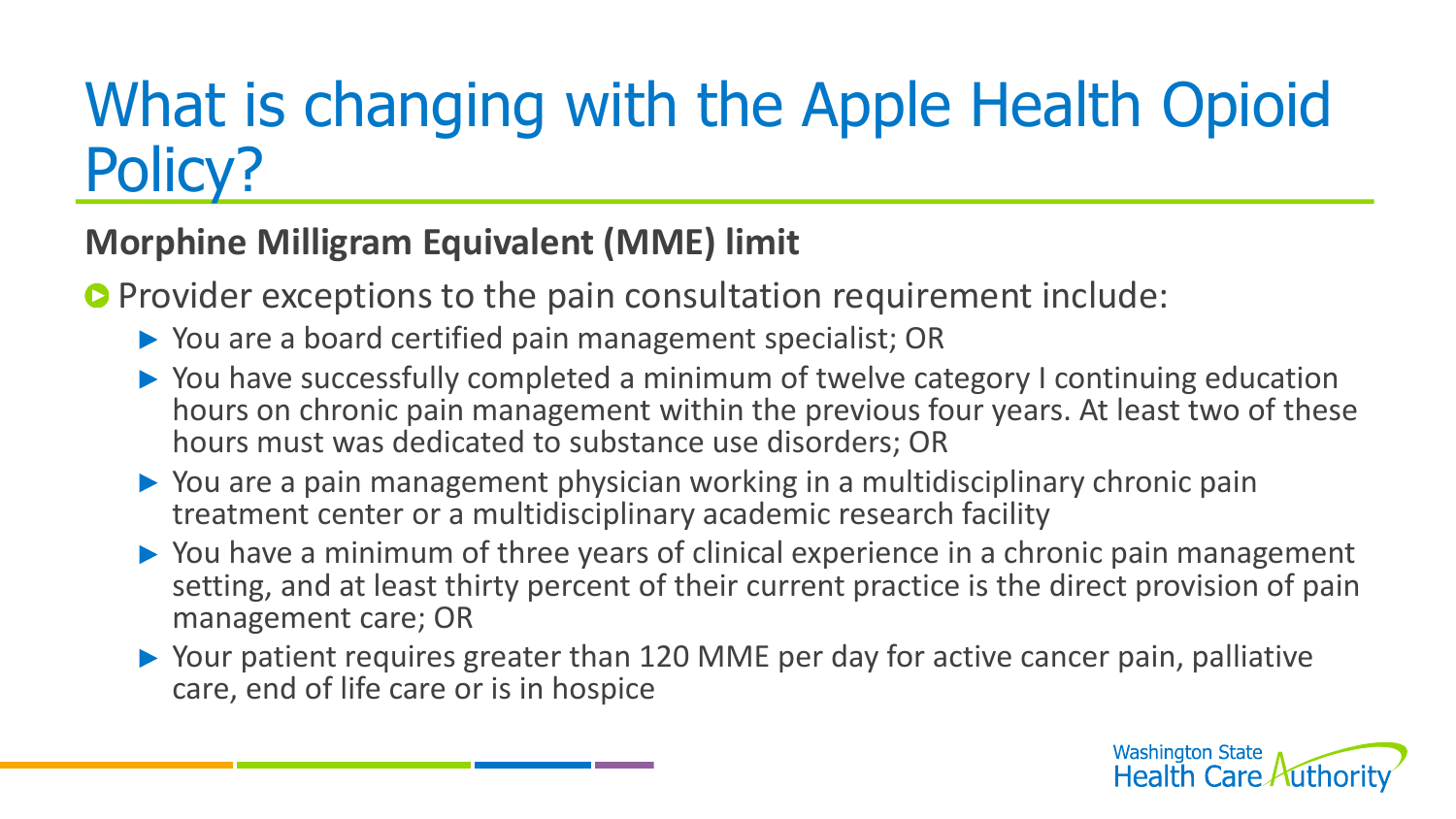#### **Acute/Chronic Opioid Limits**

**O** New MME limit is in addition to acute pill limit

- Age 20 and younger: no more than 18 pills AND 120 MME per prescription
- Age 21 and older: no more than 42 pills AND 120 MME per prescription
- **Attestations for chronic opioid use will now only be accepted after clients** have 35 days of opioid use
	- Providers who have submitted an attestation for opioid use greater than 120 MME will need to submit the attestation form with both the 120 MME section and chronic sections completed
- **O** Continuing acute pill limits and attestation for chronic opioid use
	- Chronic opioid use and MME limit combined for one attestation form

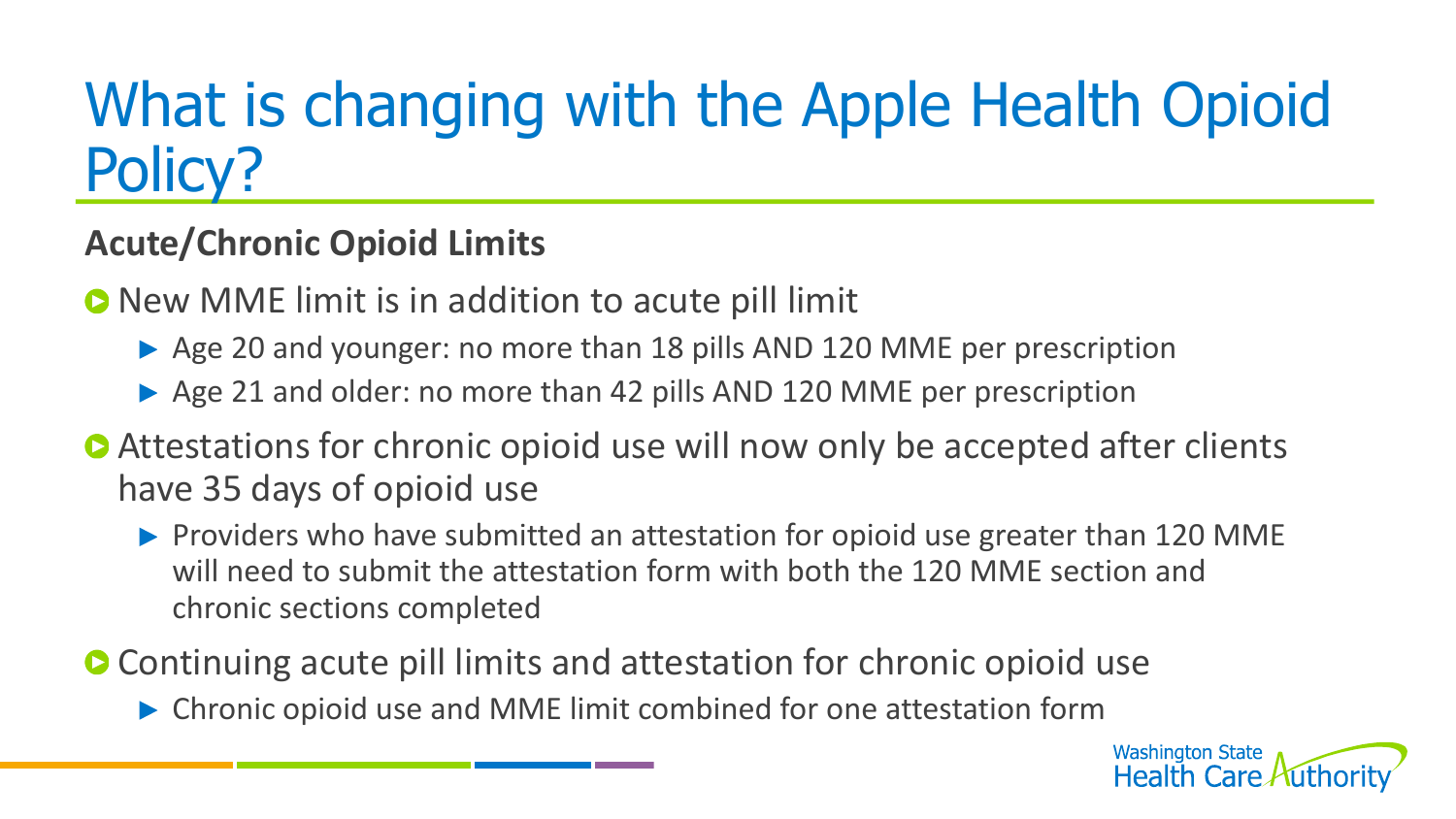### **Exceptions**

- **P** Prescriptions for patients with active cancer treatment, or hospice, palliative, or end-of-life care will stop for an attestation when prescriptions are greater than 120 MME per day
	- ▶ There is an option to select for these specific conditions on the attestation form for opioid use greater than 120 MME per day
	- **Prescribers can also complete the chronic opioid use section of the attestation, if** appropriate
- **P** Previous exceptions on acute pill limits and chronic use for active cancer treatment, hospice, palliative, and end-of-life care will continue

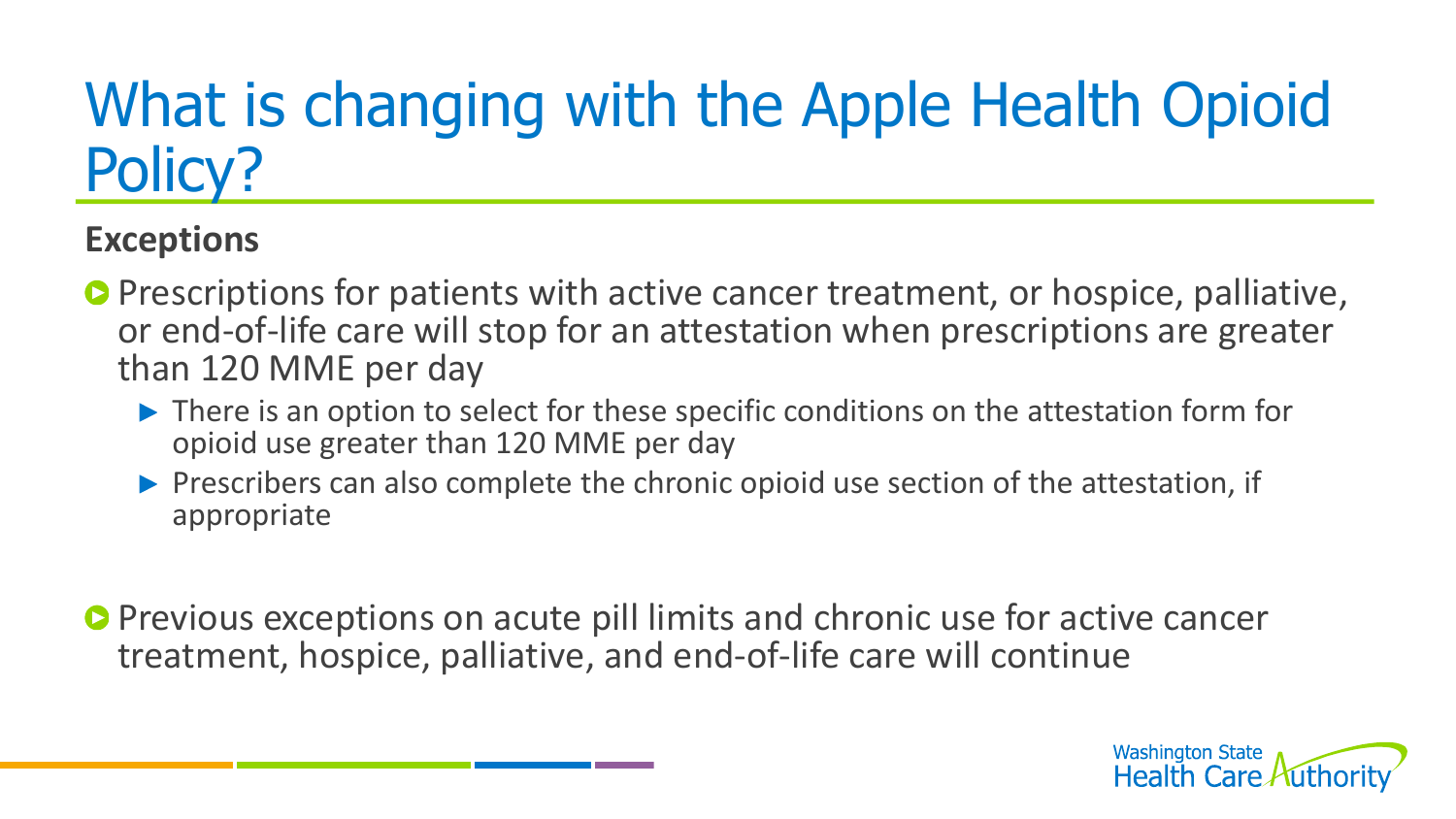## How is Apple Health doing this?

#### **Opioid Attestation Form Updates**

- **O** The opioid attestation form has been updated to include chronic opioid use and MME criteria
- **O** Question 1 will help providers understand what sections of the attestation form must be completed based on the patient's current circumstances
- **O** Supporting documentation (chart notes) are required when patients are above 200 MME per day

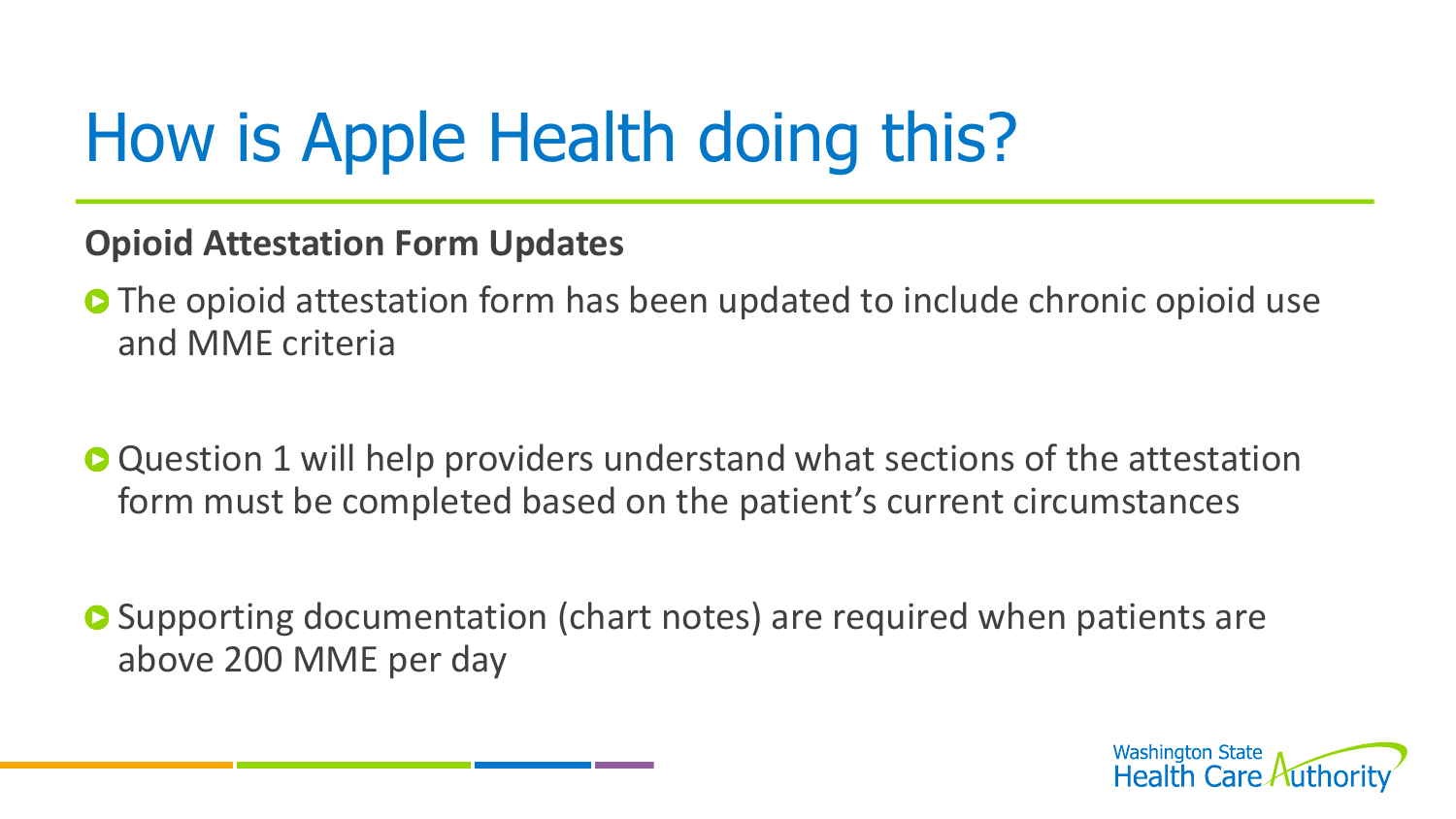## Future Changes to Apple Health

#### **Prescription Monitoring Program (PMP) Check**

- **O The SUPPORT Act requires Medicaid agencies to have criteria in place** for October 1, 2021 on PMP use.
	- **Providers must check the PMP prior to writing prescriptions for controlled** substances to Medicaid clients
- **OHCA is partnering with the Department of Health (DOH) to create a** process around these new federal requirements

**• More information about this process will be available in 2021**